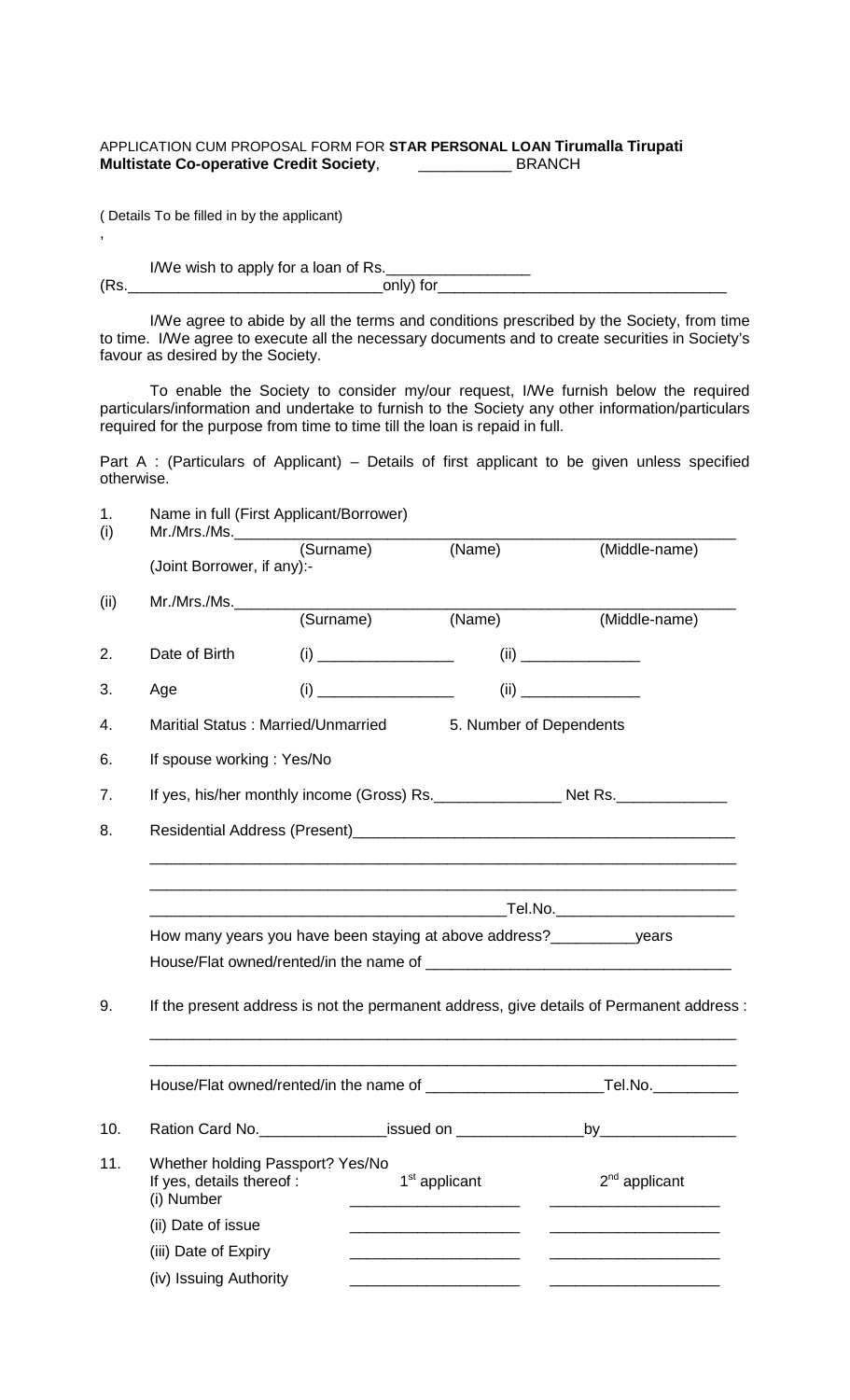|                                                             | <u> 1989 - Johann Stoff, amerikansk politiker (d. 1989)</u>                                                                                                                                                                          |  |                                                                                                                      |  |  |
|-------------------------------------------------------------|--------------------------------------------------------------------------------------------------------------------------------------------------------------------------------------------------------------------------------------|--|----------------------------------------------------------------------------------------------------------------------|--|--|
|                                                             |                                                                                                                                                                                                                                      |  |                                                                                                                      |  |  |
|                                                             | Employed since ________________________Designation______________________________                                                                                                                                                     |  |                                                                                                                      |  |  |
|                                                             |                                                                                                                                                                                                                                      |  |                                                                                                                      |  |  |
| If having business/self-employed, details about the same :- |                                                                                                                                                                                                                                      |  |                                                                                                                      |  |  |
| Type of organisation: Proprietary/Partnership               |                                                                                                                                                                                                                                      |  |                                                                                                                      |  |  |
|                                                             |                                                                                                                                                                                                                                      |  |                                                                                                                      |  |  |
|                                                             |                                                                                                                                                                                                                                      |  |                                                                                                                      |  |  |
|                                                             |                                                                                                                                                                                                                                      |  |                                                                                                                      |  |  |
|                                                             | Business premises owned/rented/in the name of <b>container and the set of the set of the set of the set of the set of the set of the set of the set of the set of the set of the set of the set of the set of the set of the set</b> |  |                                                                                                                      |  |  |
|                                                             | If business/self-employment is in partnership, please provide details of names of<br>partners and their addresses :                                                                                                                  |  |                                                                                                                      |  |  |
|                                                             |                                                                                                                                                                                                                                      |  |                                                                                                                      |  |  |
|                                                             |                                                                                                                                                                                                                                      |  |                                                                                                                      |  |  |
|                                                             |                                                                                                                                                                                                                                      |  | <u> 1989 - Johann Barn, amerikan bernama di sebagai bernama dan bernama di sebagai bernama di sebagai bernama di</u> |  |  |
|                                                             |                                                                                                                                                                                                                                      |  |                                                                                                                      |  |  |
|                                                             | Gross/Net Annual Income: Gross Rs. ____________________________Net Rs. ________________                                                                                                                                              |  |                                                                                                                      |  |  |
|                                                             |                                                                                                                                                                                                                                      |  |                                                                                                                      |  |  |
|                                                             | Whether 1 <sup>st</sup> applicant maintains account/s with the branch : Yes/No                                                                                                                                                       |  |                                                                                                                      |  |  |
|                                                             | If yes, details : - S/B a/c. no. _________________ since ________ present bal. _________                                                                                                                                             |  |                                                                                                                      |  |  |
|                                                             | Other a/cs : type. _______________________________ since __________ present bal. ___________                                                                                                                                         |  |                                                                                                                      |  |  |
|                                                             |                                                                                                                                                                                                                                      |  |                                                                                                                      |  |  |
|                                                             | Details of Accounts maintained with other branches/Societys<br>a) Name & Address of other branch of Tirumalla Tirupati Multistate Co-operative Credit                                                                                |  |                                                                                                                      |  |  |
|                                                             |                                                                                                                                                                                                                                      |  |                                                                                                                      |  |  |
|                                                             | Savings Society a/c. no. ________________ since _____________ present                                                                                                                                                                |  |                                                                                                                      |  |  |
|                                                             | bal._______________                                                                                                                                                                                                                  |  |                                                                                                                      |  |  |
|                                                             | Other a/cs: type._______________________ since ______________ present bal._____________<br>b) Name & Address of other Society/s where deposits are maintained :-                                                                     |  |                                                                                                                      |  |  |
|                                                             |                                                                                                                                                                                                                                      |  |                                                                                                                      |  |  |
|                                                             | Savings Society a/c. no. __________________ since _______________ present                                                                                                                                                            |  |                                                                                                                      |  |  |
|                                                             | bal._______________                                                                                                                                                                                                                  |  |                                                                                                                      |  |  |
|                                                             | Other a/cs : type. _____________________ since ______________ present bal. ________________________                                                                                                                                  |  |                                                                                                                      |  |  |
|                                                             | Whether presently a borrower of Society/Other Societys/Institutions : Yes/No<br>If yes, please furnish following details:<br>Name & address of the                                                                                   |  |                                                                                                                      |  |  |
|                                                             |                                                                                                                                                                                                                                      |  |                                                                                                                      |  |  |
|                                                             |                                                                                                                                                                                                                                      |  |                                                                                                                      |  |  |
|                                                             | Amount borrowed : Rs. ________________________________since date________________                                                                                                                                                     |  |                                                                                                                      |  |  |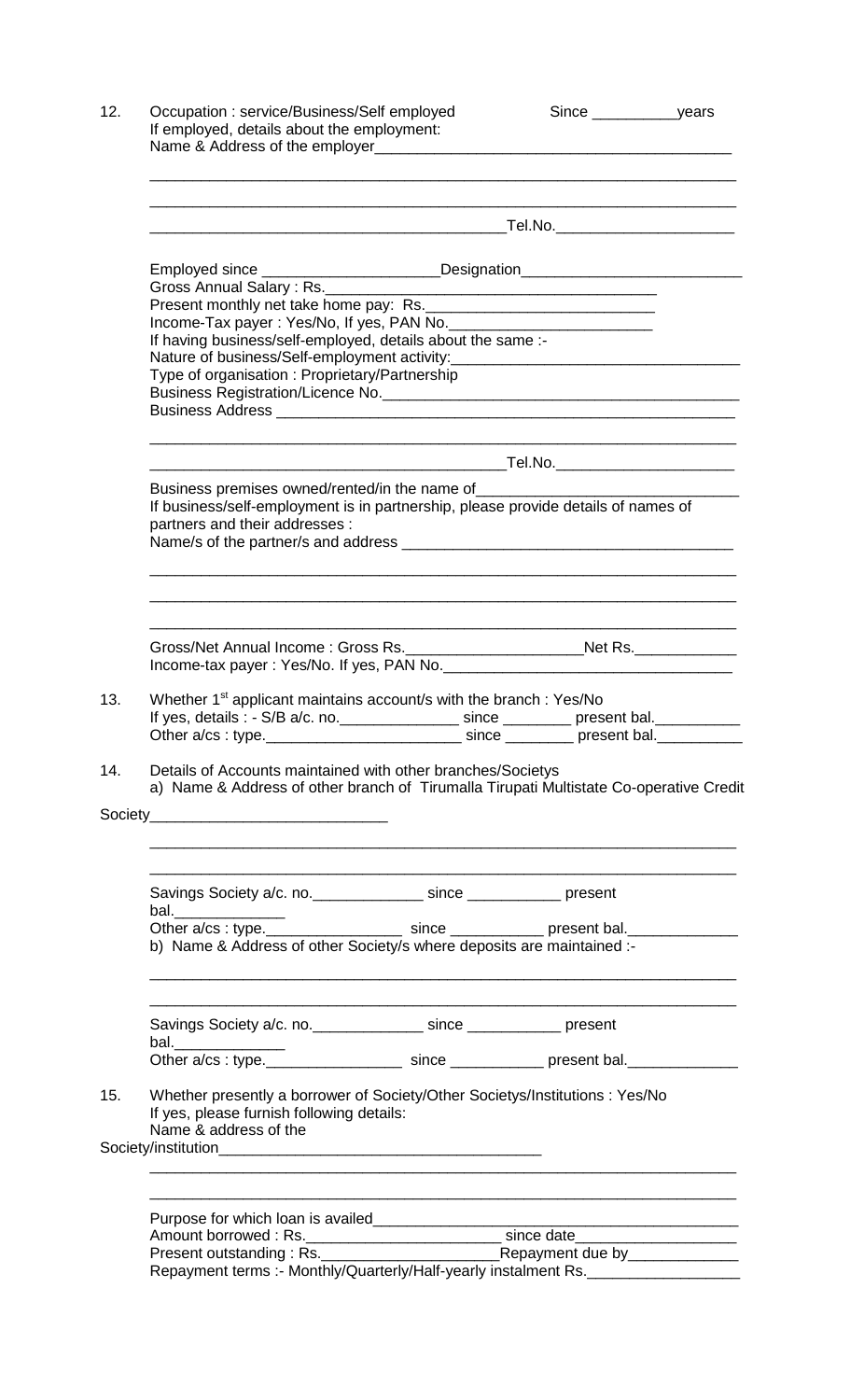| 16.       | Details of sources of monthly & annual income/outgo:<br>(As per salary slip/certificate/personal balance sheet/income tax return etc.)                                     |                                                                                                                                                                                                                                      |                                                                                                                                                                                                                                                                                                                     |              |  |  |  |
|-----------|----------------------------------------------------------------------------------------------------------------------------------------------------------------------------|--------------------------------------------------------------------------------------------------------------------------------------------------------------------------------------------------------------------------------------|---------------------------------------------------------------------------------------------------------------------------------------------------------------------------------------------------------------------------------------------------------------------------------------------------------------------|--------------|--|--|--|
|           |                                                                                                                                                                            | <b>Principal sources</b>                                                                                                                                                                                                             | Other sources                                                                                                                                                                                                                                                                                                       |              |  |  |  |
|           |                                                                                                                                                                            | (i)                                                                                                                                                                                                                                  | (ii)<br>(ii)<br>(i)                                                                                                                                                                                                                                                                                                 |              |  |  |  |
|           | Gross income                                                                                                                                                               | $\overline{\text{Rs}}$ .                                                                                                                                                                                                             |                                                                                                                                                                                                                                                                                                                     |              |  |  |  |
|           | Deductions/outgo<br><b>Net</b>                                                                                                                                             | Rs.                                                                                                                                                                                                                                  |                                                                                                                                                                                                                                                                                                                     |              |  |  |  |
| 17.       | Position of Assets and Liabilities of 1 <sup>st</sup> applicant : as on<br>Details of assets/savings                                                                       |                                                                                                                                                                                                                                      | (Rs.) Details of liabilities/dues (Rs.)                                                                                                                                                                                                                                                                             |              |  |  |  |
| i)        | LIC policies                                                                                                                                                               | $\frac{1}{2}$ . The contract of $\frac{1}{2}$                                                                                                                                                                                        | i) dues to Society                                                                                                                                                                                                                                                                                                  |              |  |  |  |
| ii)       | <b>Society Deposits</b>                                                                                                                                                    | $\mathbf{1}_{\{1,2,3,4,5\}}$ . The contract of the contract of the contract of the contract of the contract of the contract of the contract of the contract of the contract of the contract of the contract of the contract of the c | ii) dues to employer :                                                                                                                                                                                                                                                                                              |              |  |  |  |
| iii)      | <b>Others Deposits</b>                                                                                                                                                     |                                                                                                                                                                                                                                      | iii) dues to others $\qquad \qquad : \qquad \qquad \qquad$                                                                                                                                                                                                                                                          |              |  |  |  |
| iv)<br>V) | NSC/PPF/IVP/KVP<br>Shares/Deb. Units                                                                                                                                       |                                                                                                                                                                                                                                      |                                                                                                                                                                                                                                                                                                                     |              |  |  |  |
| vi)       | Land/Building/House                                                                                                                                                        | <u> 1989 - Johann Barbara, martin amerikan p</u>                                                                                                                                                                                     |                                                                                                                                                                                                                                                                                                                     |              |  |  |  |
| vii)      | Car                                                                                                                                                                        |                                                                                                                                                                                                                                      |                                                                                                                                                                                                                                                                                                                     |              |  |  |  |
| viii)     | Gold & Silver/Jewellary                                                                                                                                                    |                                                                                                                                                                                                                                      |                                                                                                                                                                                                                                                                                                                     |              |  |  |  |
| ix)       | Other assets<br><b>Total assets</b>                                                                                                                                        |                                                                                                                                                                                                                                      | <b>Total liabilities</b>                                                                                                                                                                                                                                                                                            |              |  |  |  |
|           |                                                                                                                                                                            | ==============                                                                                                                                                                                                                       |                                                                                                                                                                                                                                                                                                                     | ============ |  |  |  |
| 18)       | Position of Assets and Liabilities of 2 <sup>nd</sup> applicant : as on ___________________                                                                                |                                                                                                                                                                                                                                      |                                                                                                                                                                                                                                                                                                                     |              |  |  |  |
|           |                                                                                                                                                                            |                                                                                                                                                                                                                                      |                                                                                                                                                                                                                                                                                                                     |              |  |  |  |
| i)        |                                                                                                                                                                            |                                                                                                                                                                                                                                      |                                                                                                                                                                                                                                                                                                                     |              |  |  |  |
| ii)       | <b>Society Deposits</b>                                                                                                                                                    |                                                                                                                                                                                                                                      | $\frac{1}{2}$ $\frac{1}{2}$ $\frac{1}{2}$ $\frac{1}{2}$ $\frac{1}{2}$ $\frac{1}{2}$ $\frac{1}{2}$ $\frac{1}{2}$ $\frac{1}{2}$ $\frac{1}{2}$ $\frac{1}{2}$ $\frac{1}{2}$ $\frac{1}{2}$ $\frac{1}{2}$ $\frac{1}{2}$ $\frac{1}{2}$ $\frac{1}{2}$ $\frac{1}{2}$ $\frac{1}{2}$ $\frac{1}{2}$ $\frac{1}{2}$ $\frac{1}{2}$ |              |  |  |  |
| iii)      | <b>Others Deposits</b>                                                                                                                                                     |                                                                                                                                                                                                                                      | iii) dues to others $\qquad \qquad : \qquad \qquad \qquad \qquad$                                                                                                                                                                                                                                                   |              |  |  |  |
| iv)       | NSC/PPF/IVP/KVP                                                                                                                                                            |                                                                                                                                                                                                                                      |                                                                                                                                                                                                                                                                                                                     |              |  |  |  |
| V)<br>vi) | Shares/Deb. Units<br>Land/Building/House                                                                                                                                   |                                                                                                                                                                                                                                      |                                                                                                                                                                                                                                                                                                                     |              |  |  |  |
| vii)      | Car                                                                                                                                                                        |                                                                                                                                                                                                                                      |                                                                                                                                                                                                                                                                                                                     |              |  |  |  |
| viii)     | Gold & Silver/Jewellary                                                                                                                                                    | <u> Listen de la contrata de la contrata de la contrata de la contrata de la contrata de la contrata de la con</u>                                                                                                                   |                                                                                                                                                                                                                                                                                                                     |              |  |  |  |
| ix)       | Other assets                                                                                                                                                               |                                                                                                                                                                                                                                      |                                                                                                                                                                                                                                                                                                                     |              |  |  |  |
|           | <b>Total assets</b>                                                                                                                                                        | ==============                                                                                                                                                                                                                       | <b>Total liabilities</b>                                                                                                                                                                                                                                                                                            | ============ |  |  |  |
| 19)       | Society details of the 2 <sup>nd</sup> applicant (maintained with branches / Society)<br>a) Name & Address of other branches of Tirumalla Tirupati Multistate Co-operative |                                                                                                                                                                                                                                      |                                                                                                                                                                                                                                                                                                                     |              |  |  |  |
|           |                                                                                                                                                                            |                                                                                                                                                                                                                                      |                                                                                                                                                                                                                                                                                                                     |              |  |  |  |
|           |                                                                                                                                                                            |                                                                                                                                                                                                                                      |                                                                                                                                                                                                                                                                                                                     |              |  |  |  |
|           | Savings Society a/c. no. _________________ since ______________ present<br>bal._________________                                                                           |                                                                                                                                                                                                                                      |                                                                                                                                                                                                                                                                                                                     |              |  |  |  |
|           |                                                                                                                                                                            |                                                                                                                                                                                                                                      |                                                                                                                                                                                                                                                                                                                     |              |  |  |  |
|           | b) Name & Address of other Society/s where deposit a/c. maintained :-                                                                                                      |                                                                                                                                                                                                                                      |                                                                                                                                                                                                                                                                                                                     |              |  |  |  |
|           |                                                                                                                                                                            |                                                                                                                                                                                                                                      | <u> 1989 - Johann Harry Harry Harry Harry Harry Harry Harry Harry Harry Harry Harry Harry Harry Harry Harry Harry</u>                                                                                                                                                                                               |              |  |  |  |
|           | Savings Society a/c. no. _________________ since ______________ present<br>bal.________________                                                                            |                                                                                                                                                                                                                                      |                                                                                                                                                                                                                                                                                                                     |              |  |  |  |
|           | Other a/cs: Type. ______________________ since ______________ present bal. ________________________                                                                        |                                                                                                                                                                                                                                      |                                                                                                                                                                                                                                                                                                                     |              |  |  |  |
|           | PART B (Details about the proposed loan)                                                                                                                                   | * * * * * * * * * *                                                                                                                                                                                                                  |                                                                                                                                                                                                                                                                                                                     |              |  |  |  |
| 1)        |                                                                                                                                                                            |                                                                                                                                                                                                                                      |                                                                                                                                                                                                                                                                                                                     |              |  |  |  |
| 2)        |                                                                                                                                                                            |                                                                                                                                                                                                                                      |                                                                                                                                                                                                                                                                                                                     |              |  |  |  |
| 3)        |                                                                                                                                                                            |                                                                                                                                                                                                                                      |                                                                                                                                                                                                                                                                                                                     |              |  |  |  |
| 4)        | Source of the repayment of the proposed loan : _________________________________                                                                                           |                                                                                                                                                                                                                                      |                                                                                                                                                                                                                                                                                                                     |              |  |  |  |
| 5)        | Security proposed to be offered for the said loan :_____________________________                                                                                           |                                                                                                                                                                                                                                      |                                                                                                                                                                                                                                                                                                                     |              |  |  |  |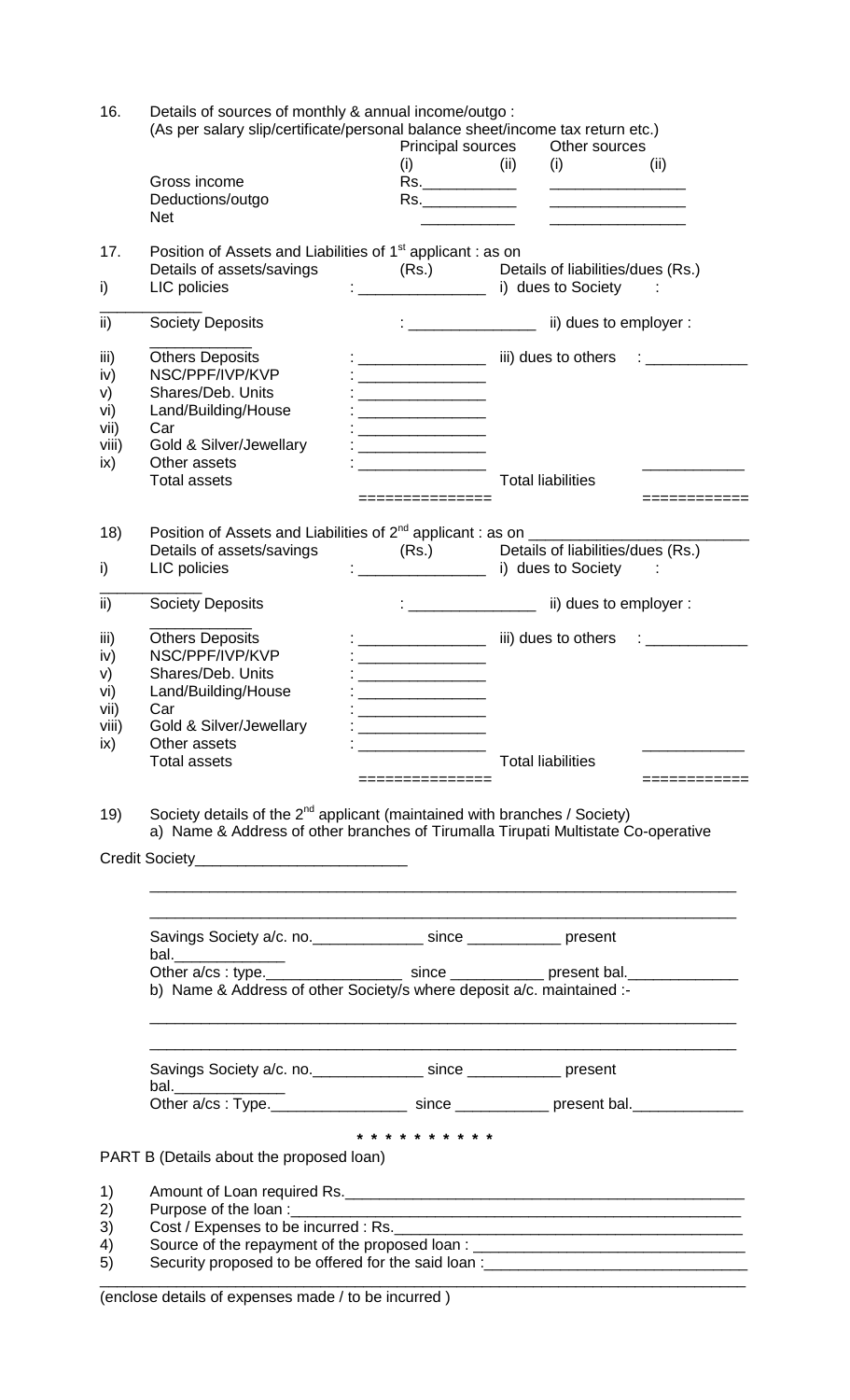## **\* \* \* \* \* \* \* \* \* \***

## PART C (Details of the Guarantor for the proposed)

1) Name & address of the guarantor proposed to be offered Mr./Mrs./Ms.

(Surname) (Name) (Middle-name)

Address<br>Date of Birth:

Date of Birth : The Mage : The Years

2) Relationship with the 1 $s<sup>st</sup>$  applicant

3) Occupation of the guarantor:

4) Details of Income (Annual) Gross Rs. \_\_\_\_\_\_\_\_\_\_\_\_\_\_\_\_\_\_\_\_\_ Net Rs. \_\_\_\_\_\_\_\_\_\_\_

(Please enclose proof of Income of the Guarantor)

**\* \* \* \* \* \* \* \* \* \***

PART D (Declaration by applicants)

- 1) I/We declare that the proposed loan is required by us for  $\equiv$ 
	- And that the loan would be utilised only for the said purpose.
- 2) The foregoing information provided by me/us is true and correct and provided to the Society to enable the Society to take decision about granting or otherwise of the loan to me/us.
- 3) I/We undertake that if, based on the information provided by us / my our guarantor/s, Society sanctions loan/s to me/us and in case at any point of time hereinafter it transpires that any information provided / to be provided by me/us/our guarantors is found to be incorrect/false or that the loan availed of by me/us is not used for the purpose mentioned above, the Society shall be at liberty to recall the advance forthwith, irrespective of the contracted terms of the loan and charge me penal/additional interest as deemed fit. I/We would repay forthwith, the entire loan outstanding then together with interest/penal additional interest and other charges.
- 4) I/We undertake to provide further information as Society may ask from me/us from time to time.
- 5) I/We undertake to execute necessary documents for the loan at my costs and to create adequate security for the loan as desired by the Society prior to disbursement of the loan.

Yours faithfully,

Signature of the 1st Applicant\_\_\_\_\_\_\_\_\_\_\_\_\_\_\_\_\_\_\_\_\_\_

Signature of the 2nd Applicant\_\_\_\_\_\_\_\_\_\_\_\_\_\_\_\_\_\_\_\_\_\_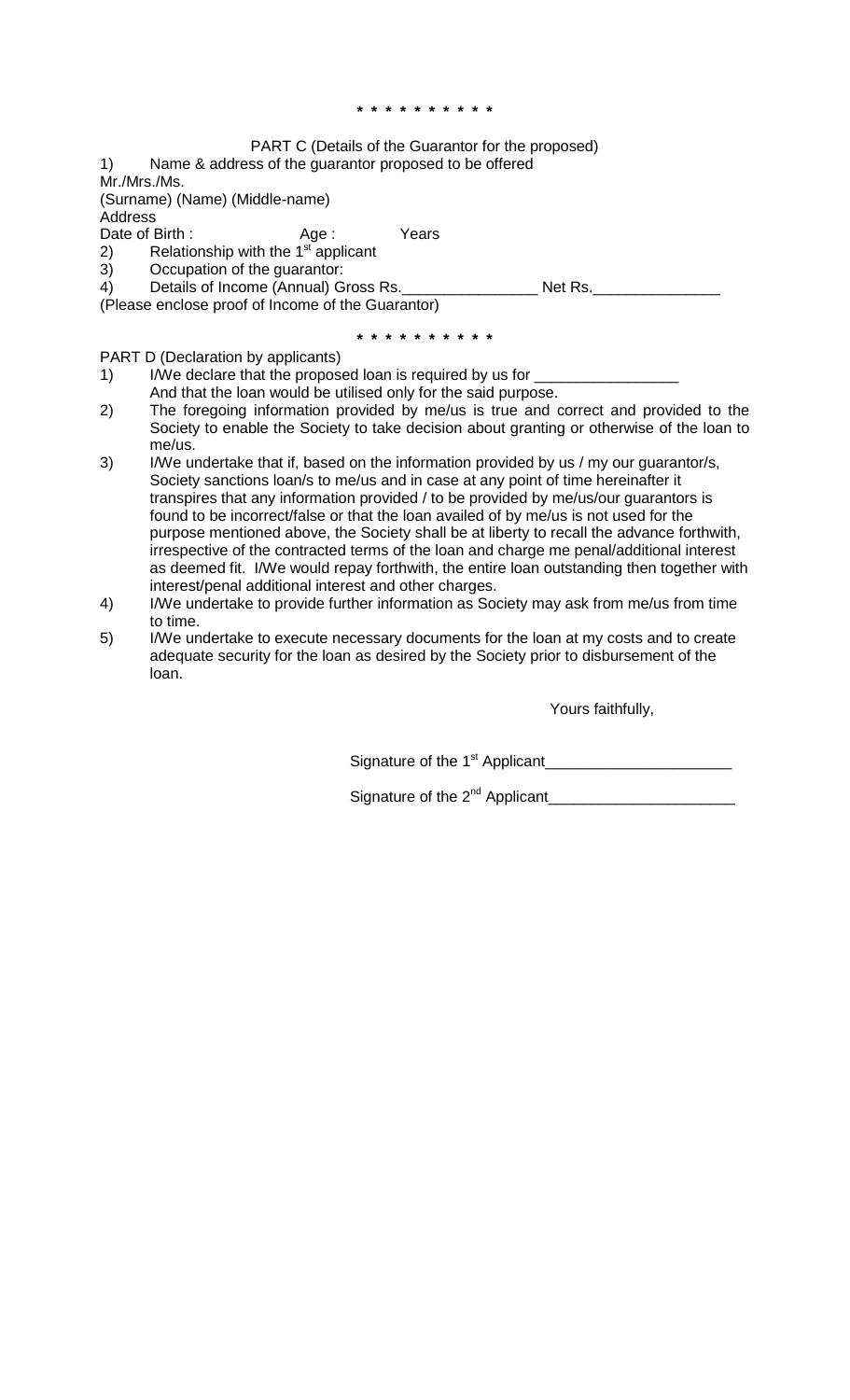## **ANNEXURE TO APPLICATION FOR STAR PERSONAL LOAN (Details to be filled in by the guarantor)**

|                                                                                                                                                                                                                                                                                                                            | (Surname)                                                                                                                                                                                        | (Name)                                          |                                              | (Middle-name) |  |  |
|----------------------------------------------------------------------------------------------------------------------------------------------------------------------------------------------------------------------------------------------------------------------------------------------------------------------------|--------------------------------------------------------------------------------------------------------------------------------------------------------------------------------------------------|-------------------------------------------------|----------------------------------------------|---------------|--|--|
|                                                                                                                                                                                                                                                                                                                            |                                                                                                                                                                                                  |                                                 |                                              |               |  |  |
|                                                                                                                                                                                                                                                                                                                            |                                                                                                                                                                                                  |                                                 |                                              |               |  |  |
|                                                                                                                                                                                                                                                                                                                            |                                                                                                                                                                                                  |                                                 |                                              |               |  |  |
| Details of Passport held, if any<br>If yes, details thereof :                                                                                                                                                                                                                                                              |                                                                                                                                                                                                  |                                                 |                                              |               |  |  |
|                                                                                                                                                                                                                                                                                                                            |                                                                                                                                                                                                  |                                                 | (iv) Issuing Authority______________________ |               |  |  |
| Occupation: service/Business/Self employed<br>If employed, details about the employment:<br>Name & Address of the employer example and the emblometric contract of the emblometric contract of the emblometric contract of the emblometric contract of the emblometric contract of the emblometric contract of the emblome |                                                                                                                                                                                                  |                                                 | Since :______________________Years           |               |  |  |
| Employed since ________________________Designation______________________________                                                                                                                                                                                                                                           |                                                                                                                                                                                                  |                                                 |                                              |               |  |  |
|                                                                                                                                                                                                                                                                                                                            | Gross Monthly Salary: Rs. _______________ Net Take Home salary: Rs. ____________<br>If having business/self-employed, details about the same :-<br>Type of organisation: Proprietary/Partnership |                                                 |                                              |               |  |  |
|                                                                                                                                                                                                                                                                                                                            |                                                                                                                                                                                                  |                                                 |                                              |               |  |  |
|                                                                                                                                                                                                                                                                                                                            |                                                                                                                                                                                                  |                                                 |                                              |               |  |  |
|                                                                                                                                                                                                                                                                                                                            | Gross/Net Annual Income: Gross Rs. __________________________Net Rs. ____________                                                                                                                |                                                 |                                              |               |  |  |
| Details of Accounts maintained with Societys                                                                                                                                                                                                                                                                               |                                                                                                                                                                                                  |                                                 |                                              |               |  |  |
|                                                                                                                                                                                                                                                                                                                            |                                                                                                                                                                                                  |                                                 |                                              |               |  |  |
| Savings Society a/c. no. _________________ since ______________ present                                                                                                                                                                                                                                                    |                                                                                                                                                                                                  |                                                 |                                              |               |  |  |
| bal._______________<br>Other a/cs: type. _____________________ since _____________ present bal. ______________                                                                                                                                                                                                             |                                                                                                                                                                                                  |                                                 |                                              |               |  |  |
| Liabilities with Societys/Institutions, if any<br>Name & address of the                                                                                                                                                                                                                                                    |                                                                                                                                                                                                  |                                                 |                                              |               |  |  |
|                                                                                                                                                                                                                                                                                                                            |                                                                                                                                                                                                  |                                                 |                                              |               |  |  |
|                                                                                                                                                                                                                                                                                                                            |                                                                                                                                                                                                  |                                                 |                                              |               |  |  |
| Amount borrowed : Rs. _____________________________ since date__________________                                                                                                                                                                                                                                           |                                                                                                                                                                                                  |                                                 |                                              |               |  |  |
| Repayment terms :- Monthly/Quarterly/Half-yearly instalment Rs.<br>Details of sources of monthly & annual income/outgo:<br>(As per salary slip/certificate/personal balance sheet/income tax return etc.)                                                                                                                  |                                                                                                                                                                                                  |                                                 |                                              |               |  |  |
|                                                                                                                                                                                                                                                                                                                            |                                                                                                                                                                                                  | Principal sources Other sources<br>$(i)$ $(ii)$ | (i)                                          | (ii)          |  |  |